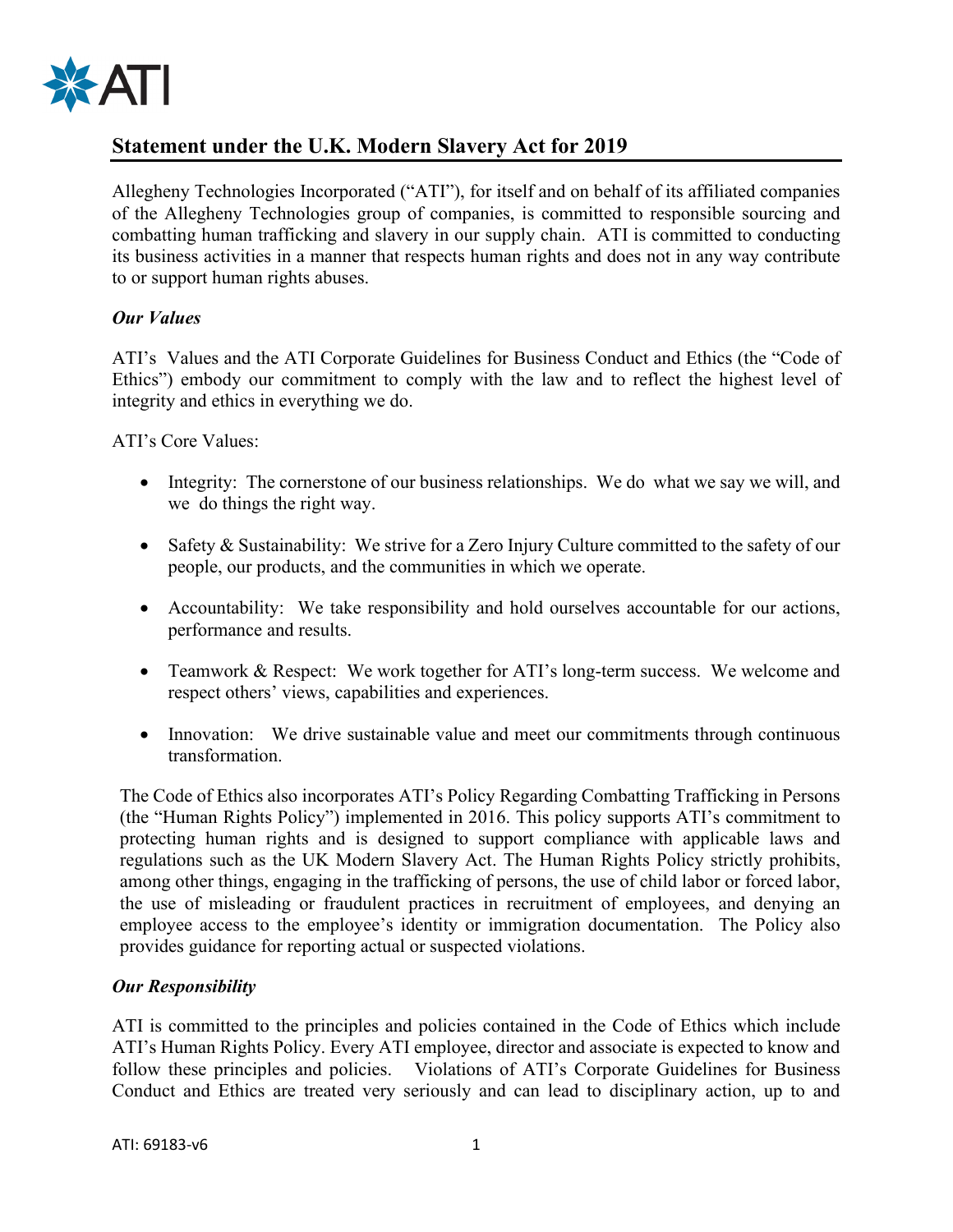

## **ATI Statement under the U.K. Modern Slavery Act**

including termination. All employees receive regular communications and training on the Code of Ethics and the principles and policies contained in the Code of Ethics. A copy of the Code of Ethics is provided to each employee annually. Further, ATI specifically communicates the Human Rights Policy to applicable employees annually and in 2018, ATI successfully completed its first on-line training and awareness initiative on the topic of human rights for applicable employees in the United States.

ATI's Ethics Resources described in the Code of Ethics provide a variety of channels for employees to report concerns or possible violations of the Code of Ethics or any ATI policies. These reporting channels include ATI's Ethics HelpLine which is available 24 hours a day 7 days a week.

### *Our Supplier Expectations and Supply Chain Policies*

ATI expects all its suppliers to conduct their business ethically and with integrity and to comply with the basic principles set forth in the Code of Ethics. This includes compliance with all applicable local, national, and international laws and regulations. Accordingly, ATI expects all its suppliers to conduct business in a manner that respects human rights and to comply with all local, national and international laws and regulations related to human rights and the prohibition of human trafficking and slave labor. Information regarding ATI's Supplier Expectations and Supply Chain Policies can be found on ATI's public website at http://www.atimetals.com/aboutati/suppliers. Compliance with the Supplier Expectations and Supply Chain Policies is a fundamental requirement of conducting business with ATI. In the event a supplier fails to comply with any of ATI's Supplier Expectations and Supply Chain Policies, ATI reserves the right to take appropriate action, which may include, without limitation, suspension and/or termination of engagement with the supplier.

ATI is using a risk-based approach to communicate with suppliers regarding the ATI Human Rights Policy and our commitment to conduct all business activities in a manner that respects human rights and does not in any way contribute to or support human rights abuses. ATI has conducted a review of our supply chain and has identified suppliers which provide extracted or mined minerals for use in our products<sup>[1](#page-1-0)</sup> as our highest risk suppliers. ATI has directly communicated the ATI Human Rights Policy to these suppliers in 2019 along with ATI's expectation that these suppliers comply with the basic principles and standards of the ATI Human Rights Policy, conduct business in a manner that respects human rights, and comply with all local, national and international laws and regulations related to the protection of human rights and the prohibition of human trafficking and slave labor. Also in 2019 these requirements were communicated to ATI's highest value suppliers based upon annual dollar spend. As part of our Ethics and Compliance Program, we will continue to communicate the ATI Human Rights Policy and Supply Chain Expectations to our high-risk suppliers, high value suppliers, and other suppliers annually in accordance with a risk-based

<span id="page-1-0"></span><sup>&</sup>lt;sup>1</sup> The determination of high-risk sectors within ATI's supply chain is based off review of the Verité report titled "Strengthening Protections Against Trafficking in Persons in Federal And Corporate Supply Chains."

Extractive/Mining and Basic Metal Production is identified in the report as a sector with significant of human trafficking.